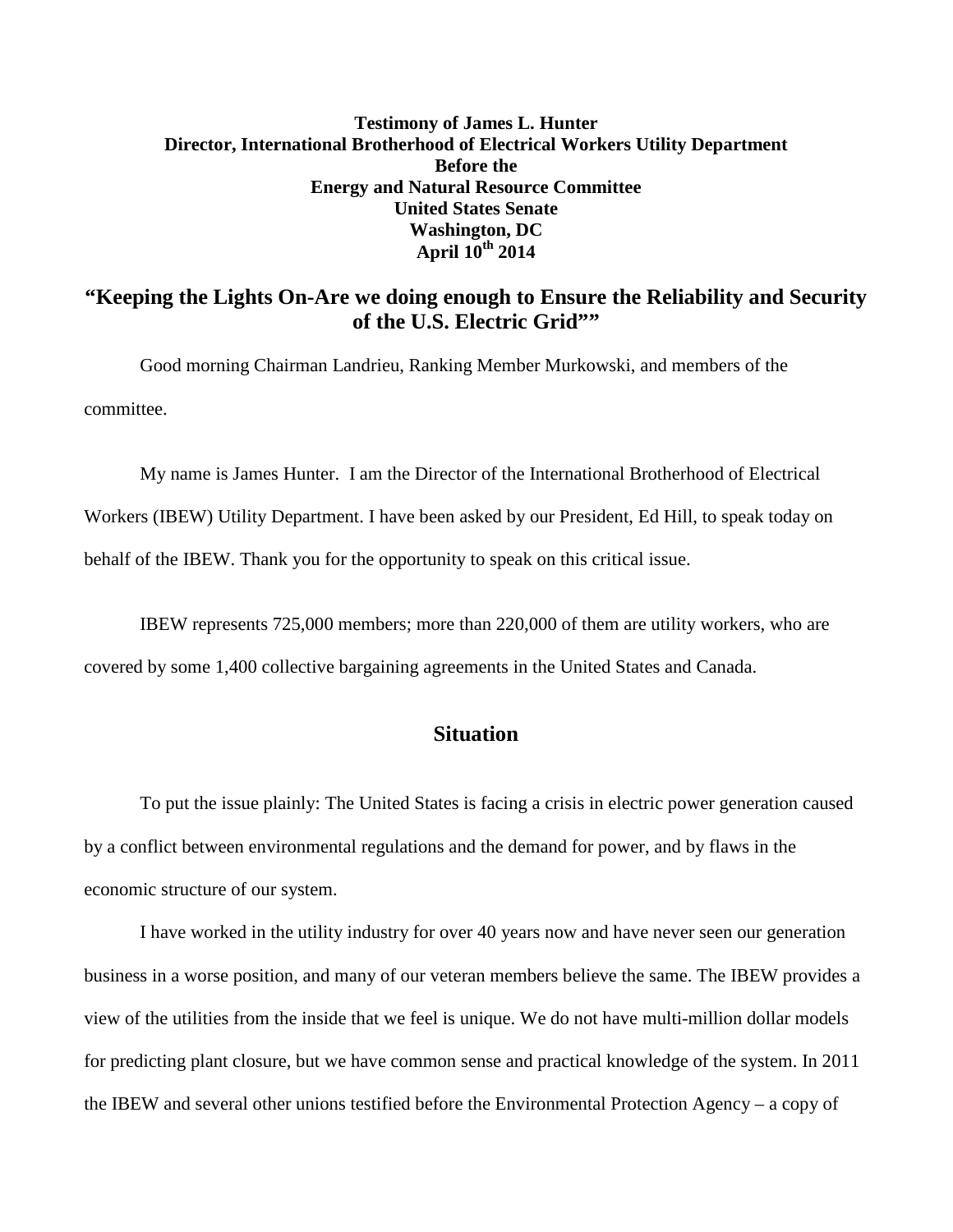which has been submitted for the record -- in which we predicted that 56 gigawatts of generation would be lost dues to plant closing under then-proposed rules. At the time, EPA predicted only 4.7 gigawatts would be lost. The EIA in their latest" Annual Energy Outlook" now shows about 56GW of closing by 2016. Our experience enabled us to see what the agency's models could not.

The 56GW of closings represents over 50,000 direct job losses. Those losses come from mineworkers to rail workers to power plant jobs all gone in the next 2 years. The BLS number for indirect job losses when a plant closes is 4 outside jobs for every one electrical worker. And many of these job losses will fall heavily on rural communities where most of these plants are located.

The impact of this lost generation will be severe. We saw in the recent cold winter 80% to 90% of the plants that are closing were needed to meet demand and ensure reliability. We have been told that PJM has not done any winter modeling in over 10 years and we believe that we were simply lucky not to have seen blackouts this winter. Luck is a poor substitute for proper planning.

We have been told that the Federal Energy Regulatory Commission can address the issue by issuing a "must run" order if the system cannot meet demand. However, closing a plant is a long, complex process – one that cannot easily be reversed to meet urgent needs. Plant maintenance is reduced and staffing levels decrease as the plant closing dates near. Workers seek to transfer to the transmission and distribution side of the utility, or leave the industry altogether. Contracts for coal and other critical materials are scaled back. None of this can be turned around in a short period of time. In fact, we saw plants that were called on to operate during the cold spell unable to get on line because of problems like boiler leaks and other issues caused by not running.

Another very important issue is that a "must run" order from FERC does not exempt the owner of plant from civil lawsuits or federal penalties under the Clean Air Act. Therefore, utilities will find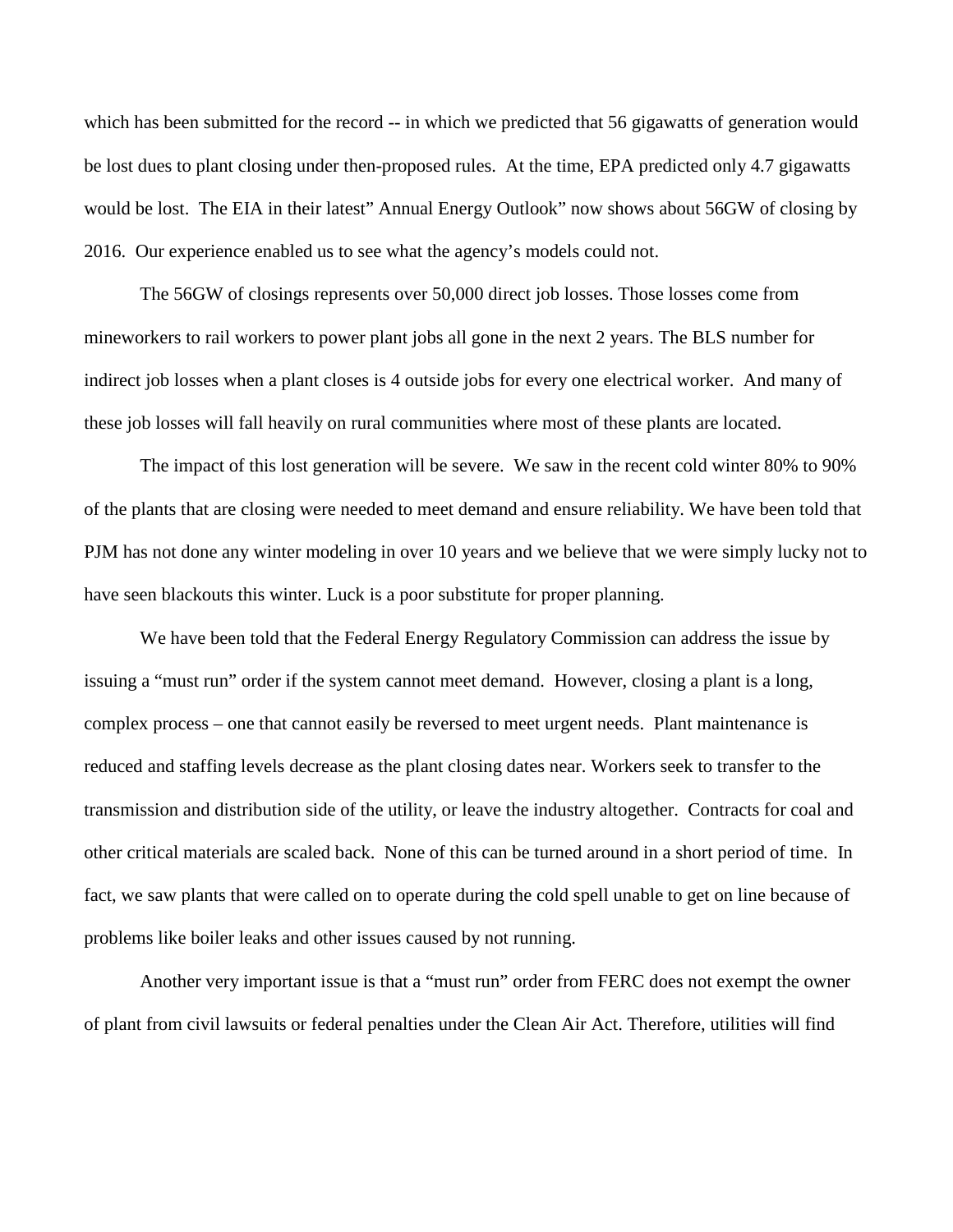themselves whipsawed between environmental regulations and the mandate to provide adequate electrical power.

We believe that the loss of the affected plants over the next two years will cause a severe shortage of generation, but that is only part of the problem. The second, and potentially more disruptive, part of the equation consists of the economic stress fractures in our electrical system caused by the partial deregulation of the industry in the 1990s and – ironically -- the boom in domestic energy production.

I think we would all agree that the increased supply of natural gas has been a good thing for our country. But it has driven down the price of electricity and had an unintended consequence for the utility industry.

We see base load plants that are at the heart of electric system, nuclear and coal-fired, closing due to market conditions, even the cleanest and most efficient. For example, the Clinton nuclear facility in Illinois run at 100% efficiency last year with no down time and yet lost 30 million dollars. We have seen perfectly good plants with license extensions close due to the market.

This is not a matter of the market making some forms of generation obsolete. We have a situation where the only plants that can be built are Gas. We learned from bitter experience that an overreliance on one source of energy is not a sound policy. An unexpected disruption in the supply of natural gas could send prices spiraling on the spot market. We also know that renewable energy sources such as wind and solar are not far along enough in development to provide a major share of our nation's power supply. We need to address these issues now or risk destroying the heart of our great electric system.

## **Suggested Solutions**

There are solutions; if we act quickly.